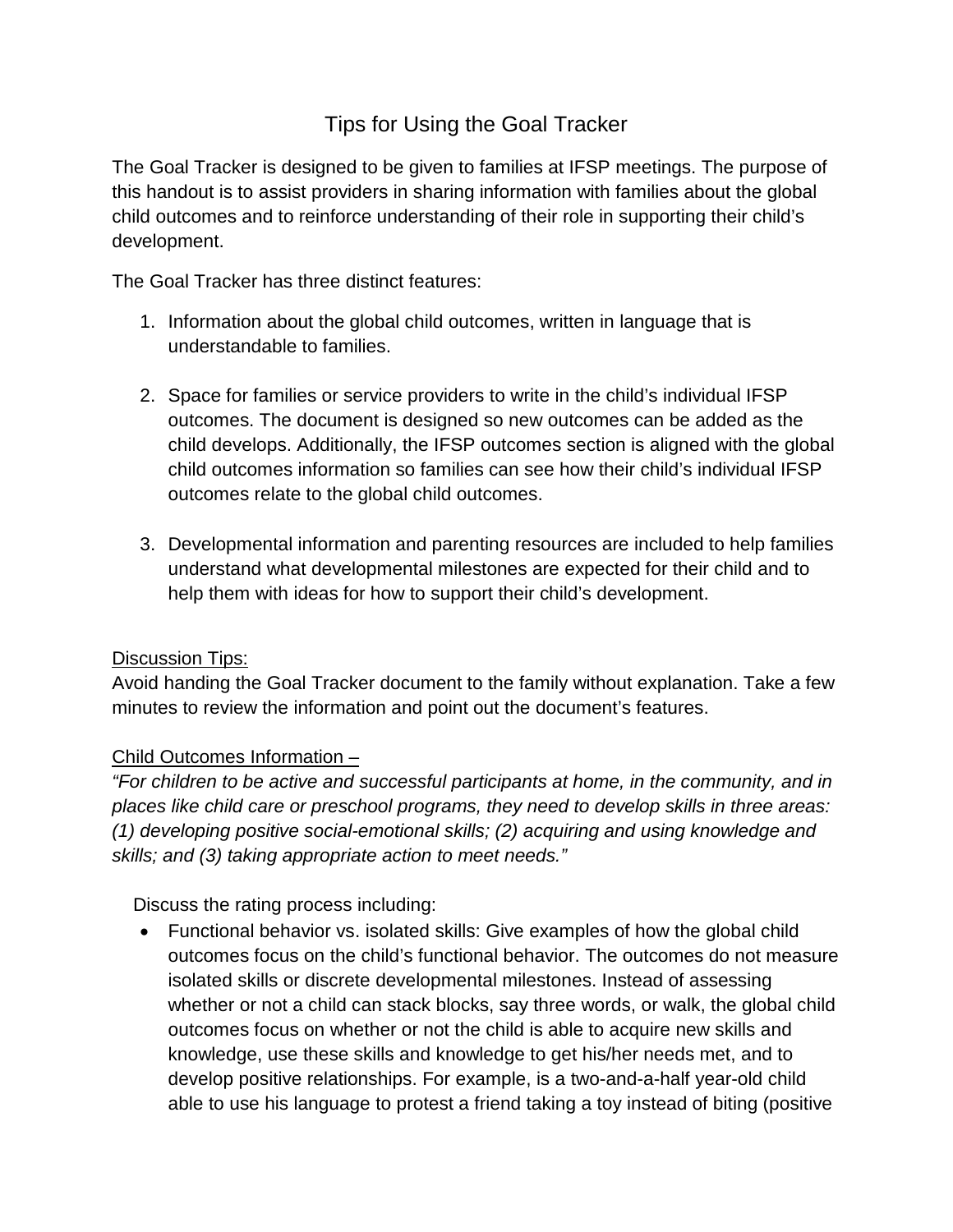social-emotional skills and acquiring and using knowledge and skills)? Is an eighteen-month-old able to walk to the kitchen, get his cup from the table, and take a drink if he is thirsty (taking appropriate action to meet needs)?

- Information used when determining the child outcomes ratings: This includes evaluation and assessment results, observations by professionals with knowledge of child development, and reports from the parent, other caregivers and other professionals who serve the child.
- The parent's or caregiver's role in the process: The parent(s) or caregivers provide information used to help determine the appropriate rating for the child for the three global outcomes. Parent or caregiver input is crucial; family members see the child in situations professionals do not. The rest of the team will need to learn what family members know about the child -- what the child does at home, at grandma's house, at child care, in the grocery store, etc.
- How the ratings are determined and what they mean: The child's development is compared to what a typical child his/her age should be doing related to each outcomes. More information about the different ratings can be found in the Global Child Outcomes module on the ECI training page.
- How the ratings are used: Ratings are used to measure progress over time. Comparisons of entry ratings with annual or exit ratings can be used to describe the impact of early childhood intervention services.

### Individual IFSP Outcomes

Discuss how the child's individual IFSP outcomes fit within the global child outcomes. Every outcome on the child's IFSP should be related to at least one of the global child outcomes. Remind parents and caregivers that even small amounts of progress should be celebrated! There is room on the Goal Tracker to add new outcomes as previous ones are achieved.

### Developmental Information

Although both the global child outcomes and the child's IFSP outcomes focus on the child's functional behavior, it is still important for parents to have a basic understanding of developmental domains, how infant and toddler development is interrelated and the major developmental milestones. Some parents, especially firsttime parents, may not know the age expectations for infant and toddler developmental milestones. Additionally, because it is not an "obvious" developmental